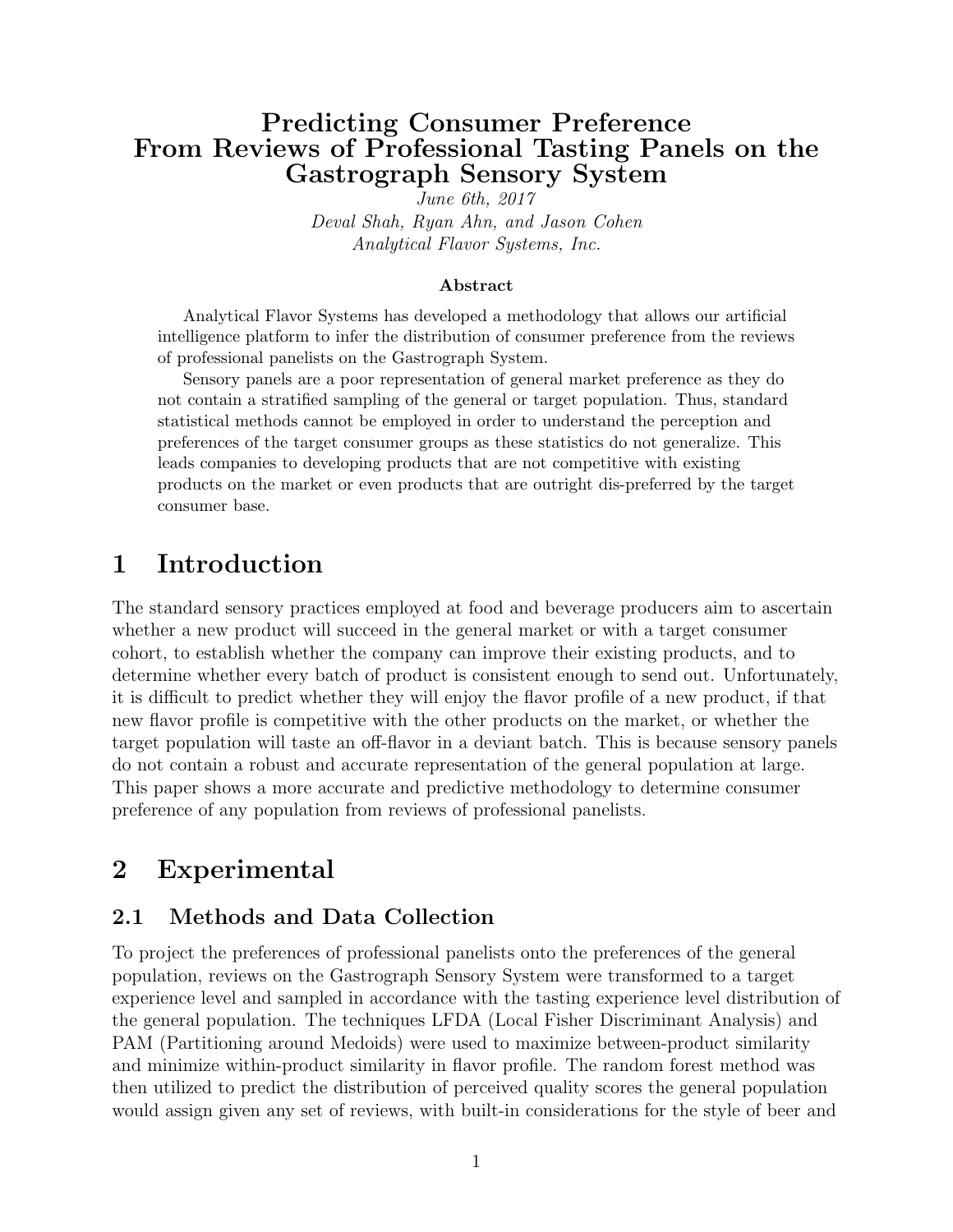the tasting experience of the panelists.

The Gastrograph Sensory System is a methodology for the robust collection and aggregation of sensory data on Gastrograph Review for Android and iOS. The Gastrograph system asks reviewers to rate the intensity of 24 broad spectrum flavor attributes and somatosensations on a scale of 0 5 (0 being not present at all, 1 being at the edge of perception, and 5 being the highest possible intensity in a product), supplemented by the specific reference flavors the reviewers taste in that product categorized within a single broad-spectrum flavor attribute. At the end of each review, the reviewer is asked to assign a perceived quality score between 1 and 7 to rate their assessment of the products quality. Each panelist has an account on the Gastrograph Sensory System allowing the tracking and controlling of their respective biases[1] and flavor sensitivies[2]. The users are assigned a per-review experience score indicating how likely it is that their review is an accurate representation of the product in question.

#### 2.2 Experience Score

As cognizant tasting becomes more frequent, perception changes, and preferences evolve. The ability of the panelists to identify subtleties and nuances in flavor that one would not have identified in the past is quantifiable and mappable. Experience score is a metric used to determine the panelist's proficiency at that review in identifying the subtleties of the flavor profile in a product across multiple somatosensory attributes [3].

All panelists, trained or untrained, at any experience level, are themselves also consumers. As a panelist gains experience, their perception changes with the increased ability to identify subtlety and nuance in a products flavor profile distancing their perception from that of a consumer panel. This is a problem that must be solved in order to predict consumer preference from panelist reviews.

We solve this by transforming reviews using locality and covariance preserving projections from any given experience level to the target experience level or distribution of target experience levels. This is a viable way to infer hedonic preferences of sensory attributes as untrained panelists at lower experience levels found in the general or target population being modeled are equivalent to consumers. We can further show that the Perceived Quality scores of panelists with low experience are indistinguishable from hedonic enjoyment scores to the average consumer, the quality of a product is how much they prefer that product.

Thus, the equivalent low experience consumer data can be used as a training set to learn the projection for predicting perception of a product from higher experience reviewers to consumers at any experience level. Once this is done, data can be generated for any distribution of experience scores from professional panelist data.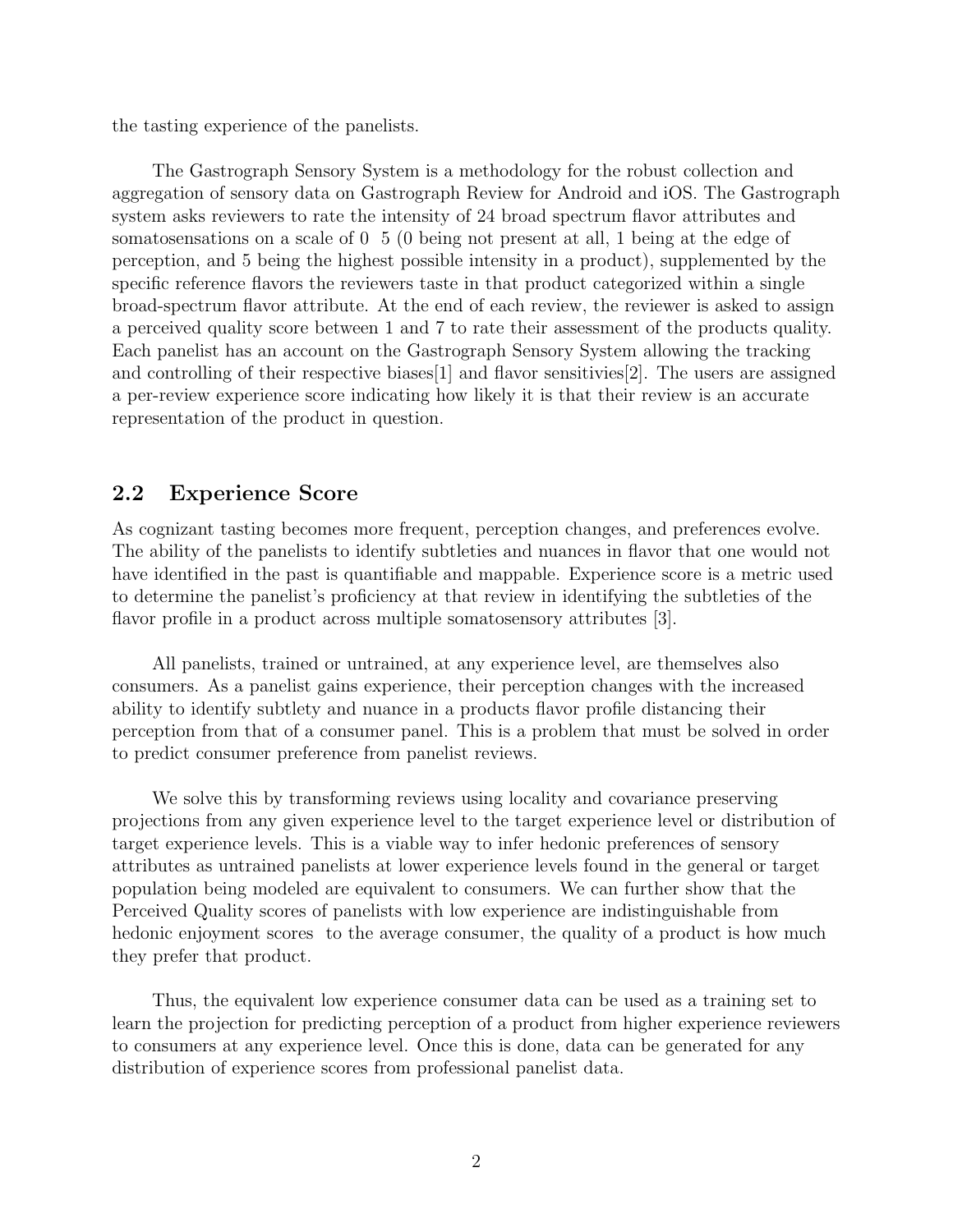#### 2.3 Style of Product

To predict how the product will fare in any given market, reviews are clustered into styles based on their flavor profiles. This is done by projecting the dataset of beer reviews into new dimensions using Local Fisher Discriminant Analysis, which minimizes within-product scatter, and maximizes between-product scatter, while preserving local relationships between reviews. The PAM (Partitioning Around Medoids) algorithm is then used to cluster similar products together[6]. The sets of products in the same cluster are considered to be part of the same style.

#### 2.4 Predicting Market Preference

To model reviews of consumers in the general population, Gastrogaph AI transforms the reviews of the product of interest using locality and covariance preserving projections to match a stratified sampling proportional to the known distribution of experience scores of the population of interest. The experience score metric accounts for previous tasting experience for new users on the Gastrograph Sensory System, so an accurate sampling is obtained from the experience scores the users started with [3]. This results in a more accurate portrayal of the tasting experience of the general population because most consumers are of a lower experience score than an individual on a companys sensory panel.

Random forest is a machine learning algorithm that uses hundreds of decision trees, each with a subset both of the variables and of the observations in the input data, to both predict the output perceived quality and learn the variables of most importance. Decision trees are a set of rules used to classify the data into categories. In this case, the categories are the different possible perceived quality scores on a scale of 1 to 7, 7 being the highest. The variables chosen to categorize each observation are the ones that maximize information gain when used as a splitter in the decision trees. In this case, information gain is determined using Shannon entropy, which is calculated by the formula

$$
H(X) = -\sum_{i=1}^{N} p_i log_2(p_i)
$$

where  $i$  is a possible category (in this case, the perceived quality), and  $p_i$  is the probability of that category appearing in the data. For instance, if the dataset is split equally between perceived quality scores of 1 and 2, 50% of the observations are in one subset and 50% of the observations are in the other. The entropy is then  $-((.5 * log_2(.5)) + (.5 * log_2(.5))),$ which is equal to 1 (the maximum possible amount of disorder). If t denotes the system before a split, and  $t + 1$  denotes the system after a split, information gain is  $H_t(X) - H_{t+1}(X)$ . In other words, information gain is maximized by maximizing the decrease in entropy. In this manner, the splitting variables are chosen.

The random forest algorithm is run with the inputs being the flavor profiles, the experience score, and the style classification of each review of beer, and the output being a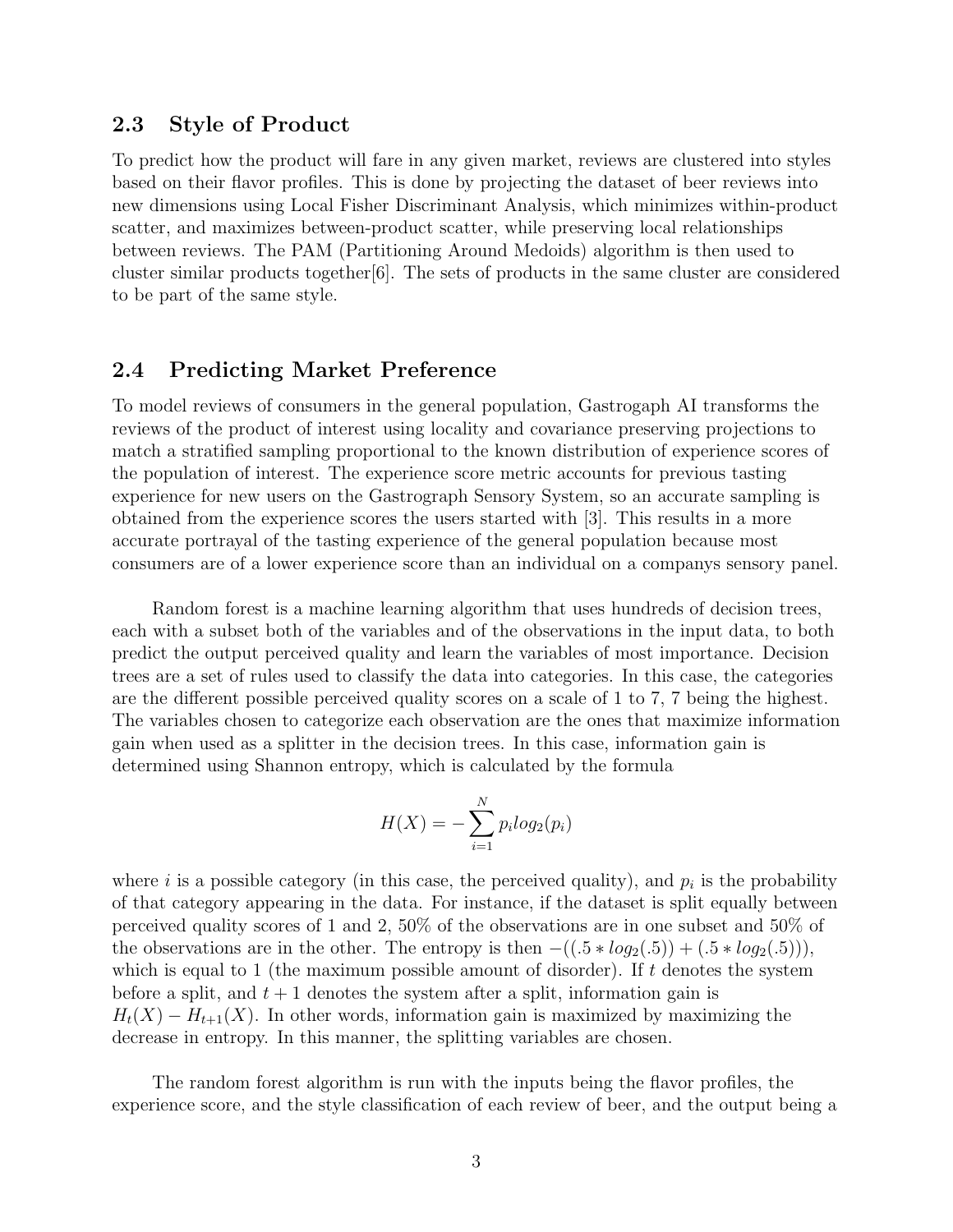probability distribution of possible perceived quality scores the review might be classified under. The random forest model is trained on the flavor profiles of every review, to predict the output the probabilities of perceived quality given to the review. A log loss function is used as the error metric.

The log loss function is

$$
-\frac{1}{N}\sum_{i=1}^{N}\sum_{j=1}^{M}y_{ij}log(p_{ij})
$$

where  $N$  is the number of observations,  $M$  is the number of possible values for the output,  $y_{ij}$  is a binary indicator of whether or not j is the correct output for the input i, and  $p_{ij}$  is the probability of the model assigning the label  $j$  to the input  $i$ . The slope of the function is steeper at the extremes of probability outputs, so if the model ever assigns a low probability value to a plausible perceived quality score, the error goes up significantly.

This loss function has the effect of heavily penalizing a near zero probability assignment of label  $j$  to any input  $i$ , which biases the output probabilities away from complete certainty. Therefore, the model will predict the distribution of perceived quality scores for a review or set of reviews, with a higher variance of potential perceived quality scores to account for the inherent variability of preference. However, as the experience score of the review increases, the variability of preference decreases, and the perceived quality scores converge considerably.

### 3 Results and Discussion

The output of this model is a distribution of perceived quality score probabilities for any input review(s). These probabilities are calculated from the proportion of decision trees that voted for this perceived quality score. These probabilities are interpreted as the predicted market preference of the input reviews. This is a valid interpretation because of the correct distribution of experience scores in the input dataset, and the understanding that the decision trees model various segments of the population that do not care about each flavor attribute equally. Because the style classification of each product is included in the model, the model learns to discriminate between product or styles of products in a more robust way: for example the combinations of flavors that make a stout achieve a high perceived quality score are different than the ones that make an IPA achieve a high perceived quality score.

The model achieves a mean absolute error of 0.98 perceived quality units on our set of test data, which is lower than the standard deviation of 1.3 perceived quality units in our dataset. This amount of error is expected to remain due to the inherent variability of perceived quality, especially when taking into account less experienced reviewers. The result is a robust model of the distribution of perceived quality scores that the general population would taste, given any number of input reviews.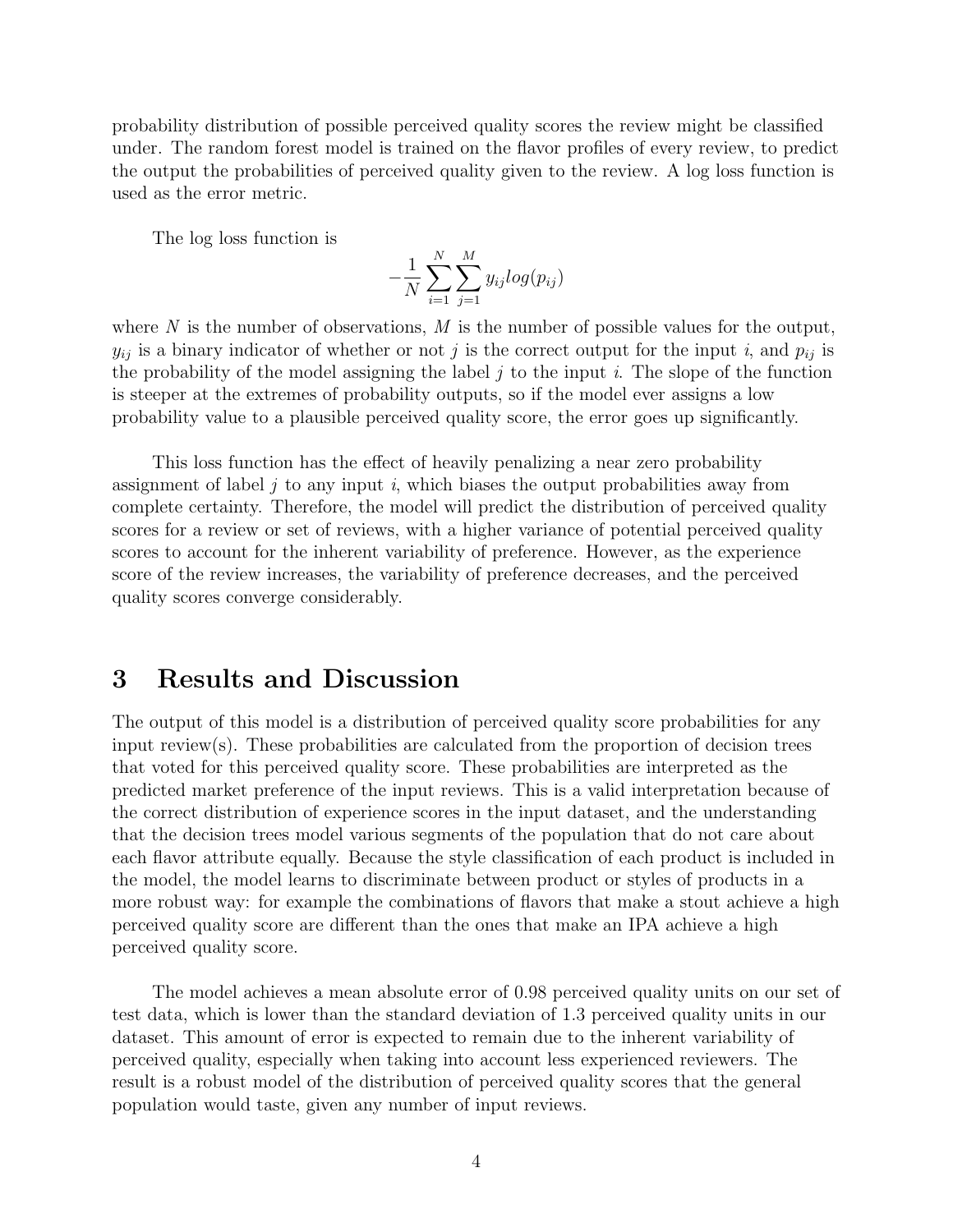Calculating the predicted percentage of the population that would assign a product each possible perceived quality score is done by taking the max value of the integral of the probability density function of the predicted market preference of one set of reviews minus the probability density function of the predicted market preference of the other set of reviews, from the perceived quality of every possible point to 7. In mathematical terms,

$$
P = \int_{argmax_{x \in (1,7)} (\int_x^7 f_a(x) - f_b(x) dx)}^7 f_a(x) - f_b(x) dx
$$

where P is the percent of people that prefer product a,  $f_a(x)$  is the probability density function of the predicted market performance of the review set of product a, and  $f_b(x)$  is the probability density function of the predicted market preference of the review set of product b. With this information, brewers are now able to determine what percentage of the population will prefer the shipment of an either positively or negatively deviant batch. This tool further allows brewers to guide new product development and existing product optimization in a data-driven way: understanding, quantitatively, how a change in the flavor profile of a product affects the market preference, and therefore performance, of that product.

### 4 Applications

Predicting the percentage of the population that would prefer an existing product, a product under development, or even a specific batch of a product (versus another batch or the overall product) is now immediately quantifiable and can help companies predict market performance, guide innovation strategy, and ensure that quality products are being produced. Other applications of this come from subsetting the population by gender and quantifying that difference in predicted market preference for any product, and formulating new products with a target flavor profile that results in successful market performance. This can be done for any class of product in the food and beverage space, given sufficient data.

### 5 Conclusion

A robust methodology for measuring and predicting consumer preference from professional panels is now proven possible with the Gastrograph System. The predictive capabilities of Gastrograph AI is already helping companies develop new products, optimize existing brands, target their highest value consumer cohorts, and improve the quality at their production facilities by monitoring batch-to-batch deviations. Historically, consumer preference is notoriously difficult to predict due to factors including the rise and fall of many market trends and changing consumer preferences. This study introduces a novel way to understand and predict market preference using machine learning from the reviews of panelists.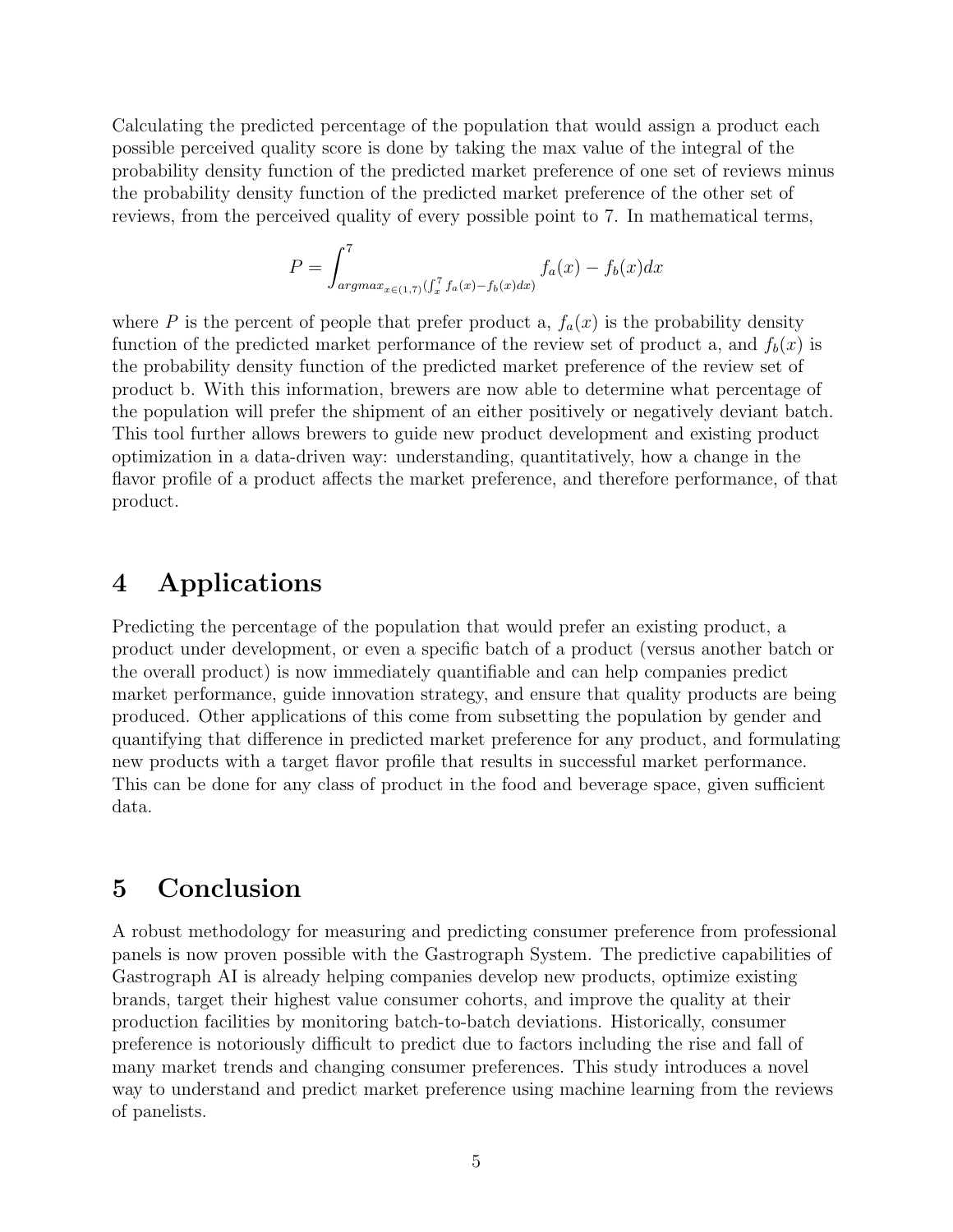## Literature Cited

- [1] Gupta, Rishab and Jason Cohen. "Determining Flavor-Attribute Sensitivity Of Panelists". Gastronexus. N.p., 2016. Web. 27 Jan. 2017.
- [2] Leon, Arturo and Jason Cohen."Quantifying Reviewer Trust: Identifying Reviewers As Trustworthy Through Knn". GastroNexus. N.p., 2015. Web. 27 Jan. 2017.
- [3] Leon, Arturo and Jason Cohen. "Classifying Reviewers By Experience: Modeling The Evolution Of Reviewer Experience". GastroNexus. N.p., 2015. Web. 27 Jan. 2017.
- [4] "Making Sense Of Logarithmic Loss Exegetic Analytics". Exegetic Analytics. N. p., 2013. Web. 13 Jan. 2017
- [5] Sugiyama, Masashi. "Local Fisher Discriminant Analysis For Supervised Dimensionality Reduction". n. pag. Print.
- [6] Yuan, Tang. "Local Fisher Discriminant Analysis On Beer Style Clustering". GastroNexus. N.p., 2014. Web. 27 Jan. 2017.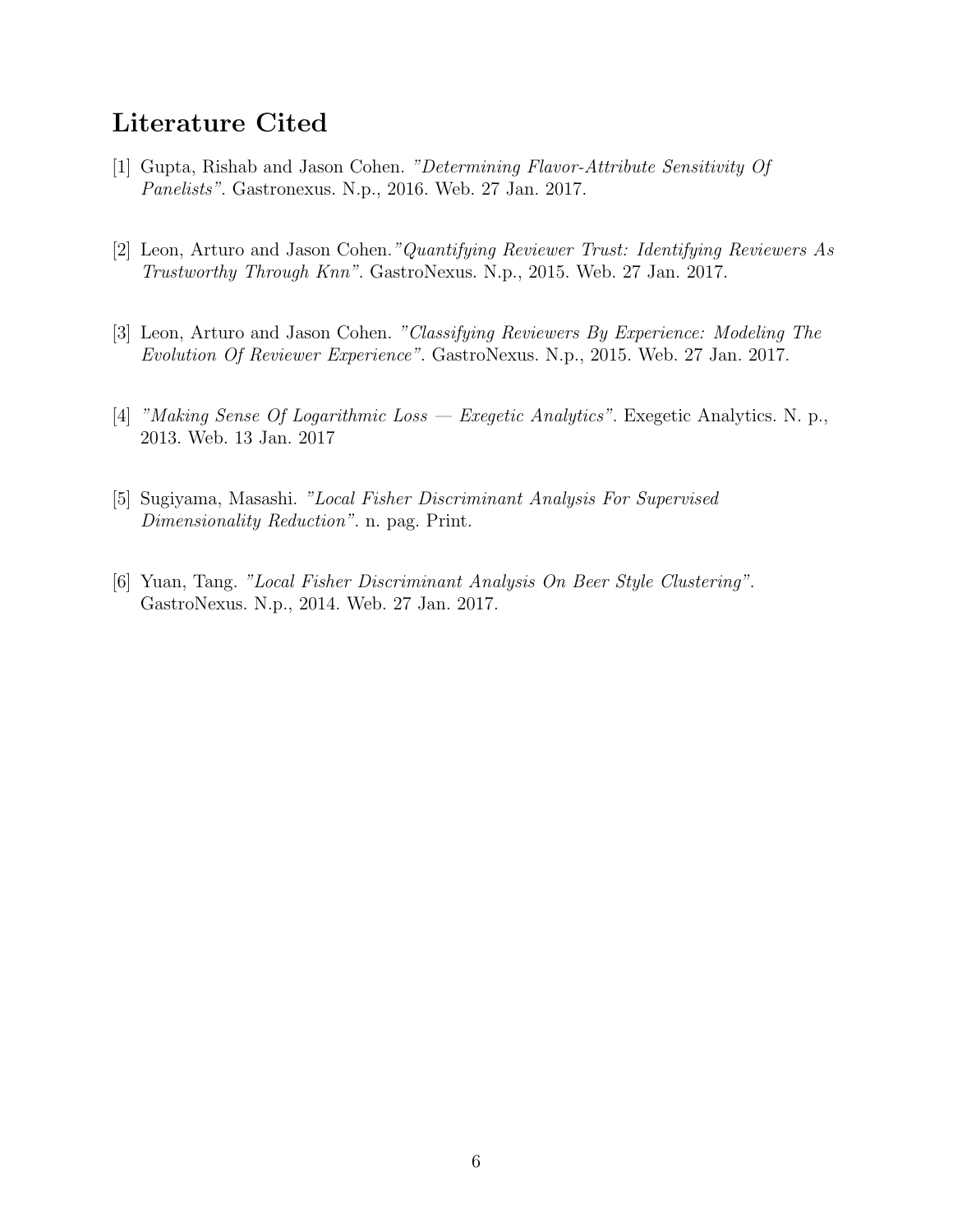# 6 Appendix



Figure 1: The data collection interface of the Gastrograph Sensory System